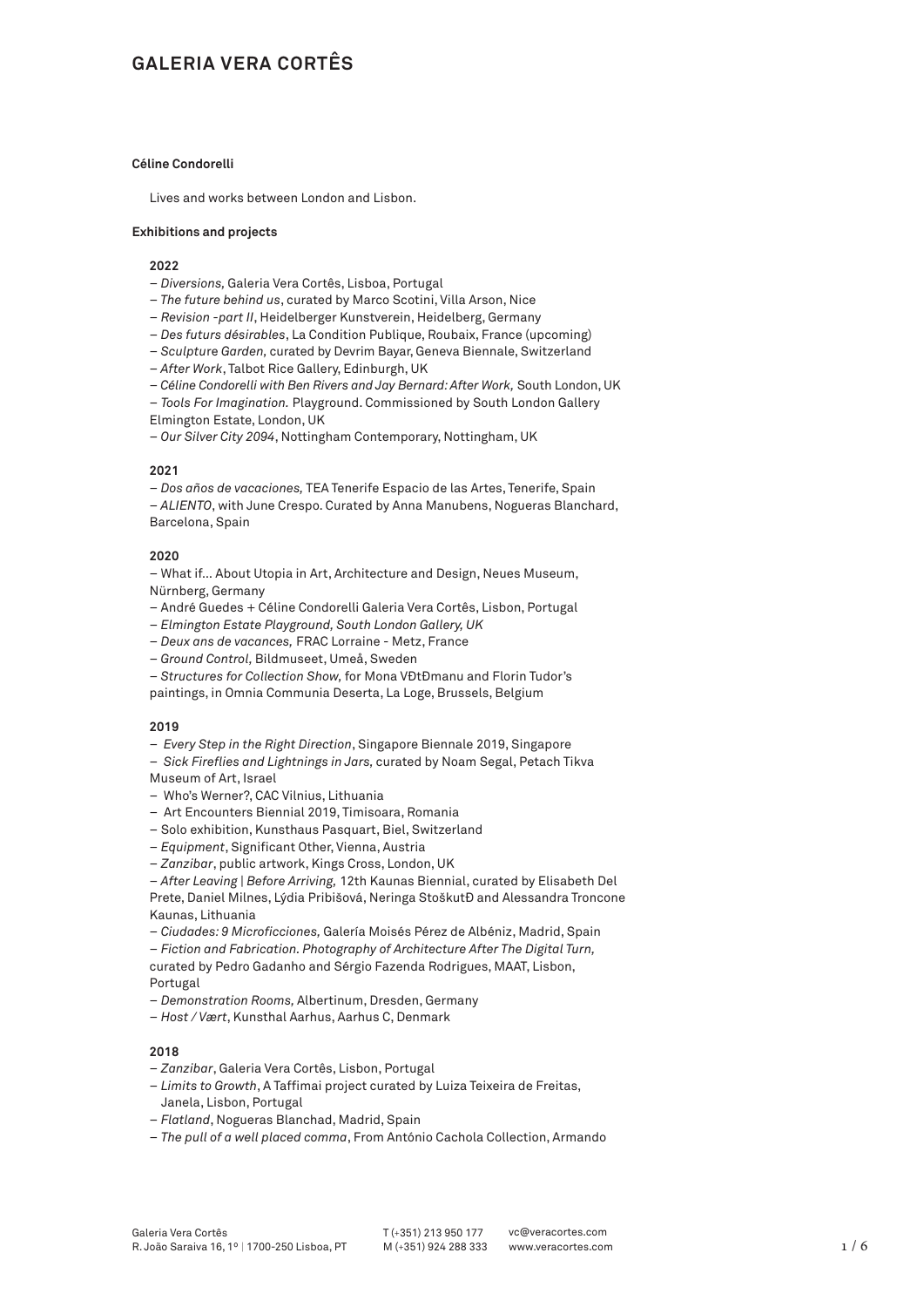and Maria João Cabral Collection and José Carlos Santana Pinto Collection, MACE Museu de Arte Contemporânea de Elvas, Portugal

- *The Szechwan Tale. China, Theatre and History*, FM Centro per l'Arte Contemporanea, Milan, Italy
- *Geometries*, Onassis Cultural Centre-Athens / Agricultural University of Athens, Greece

# **2017**

- *P!CKER, PART II Céline Condorelli*, Stanley Picker Gallery, London, UK
- Fotonoviembre 2017, Tenerife, Spain
- Anozero Bienal de Arte Contemporânea de Coimbra, Portugal
- *Céline Condorelli: Wall to Wall,* Museum of Contemporary Art Leipzig,Germany
- Anren Biennale 2017, Chengdu, China
- – *Céline Condorelli: Proposals for a Qualitative Society (Spinning),* Stroom Den Haag, The Hague, The Netherlands
- – *Céline Condorelli: Corps á Corps,* IMA Brisbane, Australia
- – *Greater than the Sum*, curated by Kunsthalle Lissabon, David Roberts Art – Foundation, Loindon, UK
- *Céline Condorelli: Epilogue,* P! New York, USA

#### **2016**

- *We Are the (Epi)center...*, organized with the Center for Curatorial Studies, Bard College, P!, New York, USA
- *We are the Center For Curatorial Studies*, curated by Paul O'Neill Hessel Museum of Art, New York, USA
- *The Eight Climate (What Does Art Do?)* 11th Gwangju Biennale 2016, South Korea
- *Concrete Distractions*, Kunsthalle Lissabon, Lisbon, PT
- *Liverpool Biennial*, Liverpool, UK
- *Frederick Kiesler: Life Visions*, MAK, Vienna, Austria
- *Making & Unmaking: An exhibition curated by Duro Olowu*, Camdem Arts Centre, London, UK
- *Playgrounds*, MASP, São Paulo, Brazil
- *Another Reality. After Lina Bo Bardi*, Stroom Den Haag, Netherlands
- *20th Biennale of Sydney*, Biennale of Sydney, Australia
- *How Institutions Think*, LUMA Arles, Arles, France
- *A Million Lines XII Baltic Triennial*, Bunkier Sztuki, Krakow, Poland
- *Display Show Part 3,* Stroom Den Haag, The Netherlands

#### **2015**

- *Display Show Part 2*, Eastside Projects, Birmingham, UK
- *Display Show Part 1*, Temple Bar Gallery, Dublin, Ireland
- *The Corner Show*, Extra City, Antwerp, Belgium
- *In Search of Matisse*, Henie Onstadt Museum, Oslo, Norway
- *Music for Museums*, Whitechapel Gallery, London, UK
- *John Tilbury/Celine Condorelli concert*, Muzeum Sztuki, Lodz, Poland
- *Art in restaurants is on the same level as food in museums*, Turf Projects
- *Function follows vision, vision follows reality*, Kunsthalle Wien, Austria
- *Imaginary Accord*, The Institute of Modern Art (IMA), Brisbane, Australia
- *A Studio in Hand-Reading*, Kunstverein, Amsterdam, Netherlands
- *'OFF'*, OFF Biennale, Budapest, Hungary
- *Le Regole del Gioco*, Studio Museum Achille Castiglioni, Milano, Italy
- *Frederick Kiesler: Visions at Work*, Tensta Konsthall, Stockholm, Sweden
- *Too Early*, *Too Late*, Pinacoteca Nazionale, Bologna
- *Art in the Age of Energy & Raw Material*,Witte de With, Rotterdam

# **2014**

*– bau bau*, Hangar Bicocca, Milan, Italy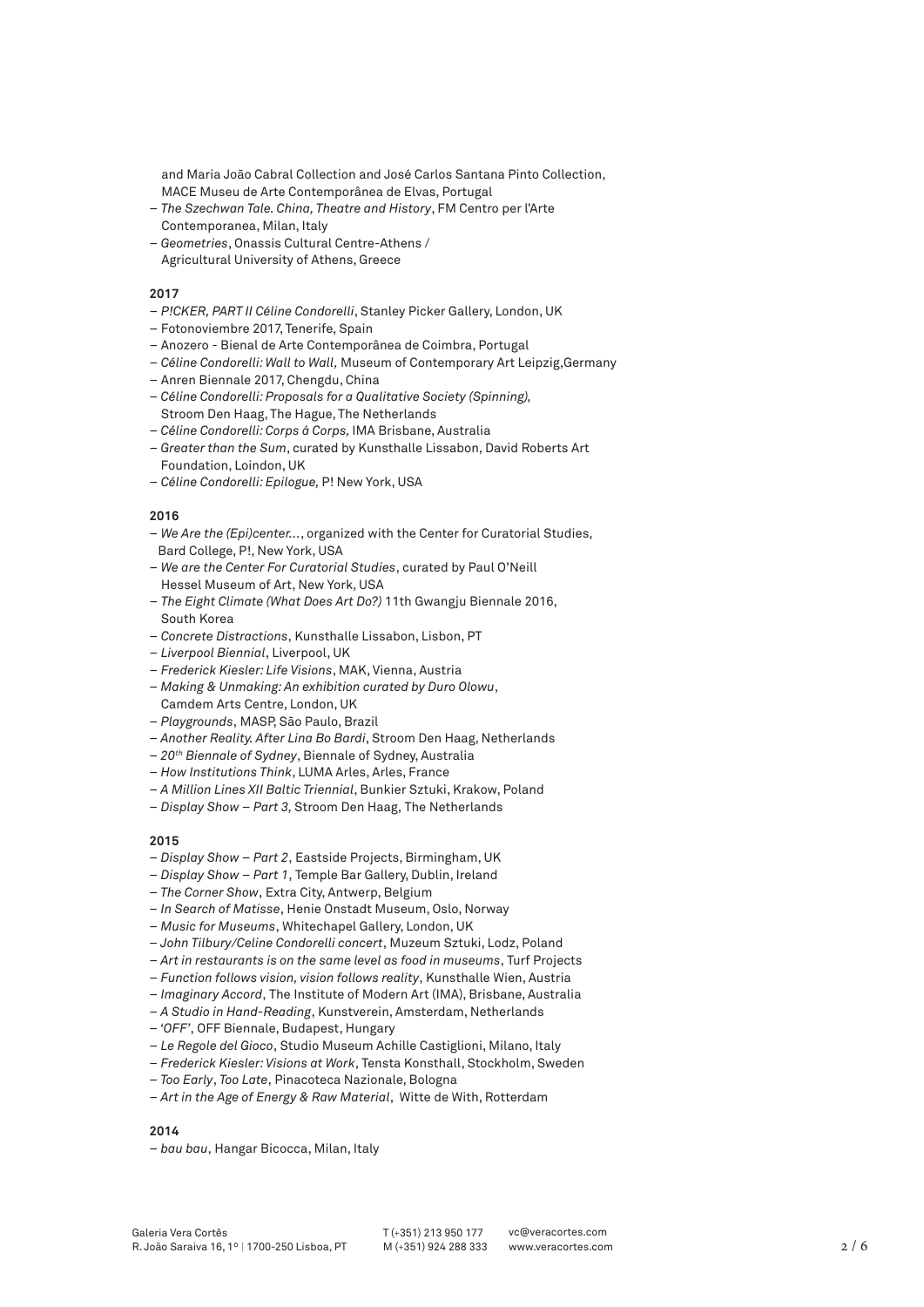- *The Influence of Furniture on Love*, Wysing Arts Centre, Cambridge, UK
- *Positions*, Van Abbemuseum, Eindhoven, Netherlands
- *Céline Condorelli*, Chisenhale Gallery, London
- *Puppet Show*, Grundy Art Gallery and Gavle Konstcentrum, Sweden
- *Ten Thousand Wiles and a Hundred Thousand Tricks*, Meeting Points 7 Beirut Art Center, Lebanon, and 21er haus, Vienna, Austria
- *The Invisible Hand: Curating as Gesture*, CAFAM Biennale, Beijing, China
- *baubau*, permanent Museum refectory gfzk, Leipzig, Germany

#### **2013**

- *School of Design Fiction*, by James Langdon, gfzk, Leipzig, Germany
- *The Everyday Experience*, IMMA, Dublin, Ireland
- *Additionals*, Project Art Centre, Dublin, Ireland
- *Ten Thousand Wiles and a Hundred Thousand Tricks*, Meeting Points 7, MuHKA, Antwerp, Belgium
- *The Ned James Festival of Women's Werk*, Worcester City Gallery (off site)
- *The Company We Keep*, Hart house, Toronto, Canada
- *We just came to say No*, G gallery, Toronto, Canada
- *Céline Condorelli*, *Jacopo Miliani*, *Mariana Silva*, curated by Filipa Ramos, Appleton Square, Lisbon, Portugal
- *Mind Rhymes*, Hidde Van Seggelen Gallery, London, UK
- *The Parliament*, Disobedience Archive Castello di Rivoli, Turin, Italy
- *How To Work Together*, Chisenhale Gallery, Studio Voltaire, The Showroom, London, UK
- *Social Fabric ifa Berlin and ifa Stuttgart*, Germany
- *Puppet Show Eastside Projects*, Birmingham, UK
- *SEXTET*, The Tiger's Mind Re-iterated CAC Brétigny, France
- *Things That Go Without Saying Grazer Kunstverein*, Austria

#### **2012**

- *Additionals Pavilion*, Leeds, UK
- *Anarchism Without Adjectives Extra City*, Antwerp, Belgium
- *We Just Came To Say No*, 'I Vespri', Modica, Italy
- *The Parliament*, Disobedience Archive Bildmuseet, Umeå, Sweden
- *Alentour Galerie Micheline Szwajcer*, Antwerp, Belgium
- *Courtship of the People Simon Oldfield Gallery*, London, UK
- *Surrounded by the Uninhabitable*, SALT Beyoglu, Istanbul
- *Terrain vague | Persistent Images*, Oslo Kunstforening, Norway
- *Missing Houses*, Clumber Park & Nottingham Contemporary UK
- *Sediment*, *G Gallery*, Toronto, Canada
- *Social Fabric Iniva*, London & Lunds Konsthall, Sweden

#### **2011**

- *"There is nothing left"*, Alexandria Contemporary Arts Forum, Egypt
- *Unofficial Nobel Prize*, 4th Annual Unofficial Nobel Peace Prize
- *Surrounded by the Uninhabitable*, SALT Galata, Istanbul, Turkey
- *Living as Form*, (Creative Time Project) New York, USA
- *Kunst und Institution*, Künstlerhaus, Vienna, Austria
- *Attempts to get inside the world*, Lewisham Arthouse, London, UK
- *Summer Camp: IDEA*, Victoria & Albert Museum, London, UK
- *Department 21*, Royal College of Art Show 2011, London, UK
- *Agora Não (Not Yet)*, The Barber Shop, Lisbon, Portugal
- *IF LIBRARY/IF BOOK*, DOCVA, Milan, Italy
- *Public Monument*, 'Shadowboxing' Royal College of Art, London
- *ALIAS*, *Photomonth*, curated by Adam Broomberg & Oliver Chanarin, Krakow, Poland
- *A Reflection on Revolution in Egypt: Trop tôt*, *trop tard*, Tate Modern,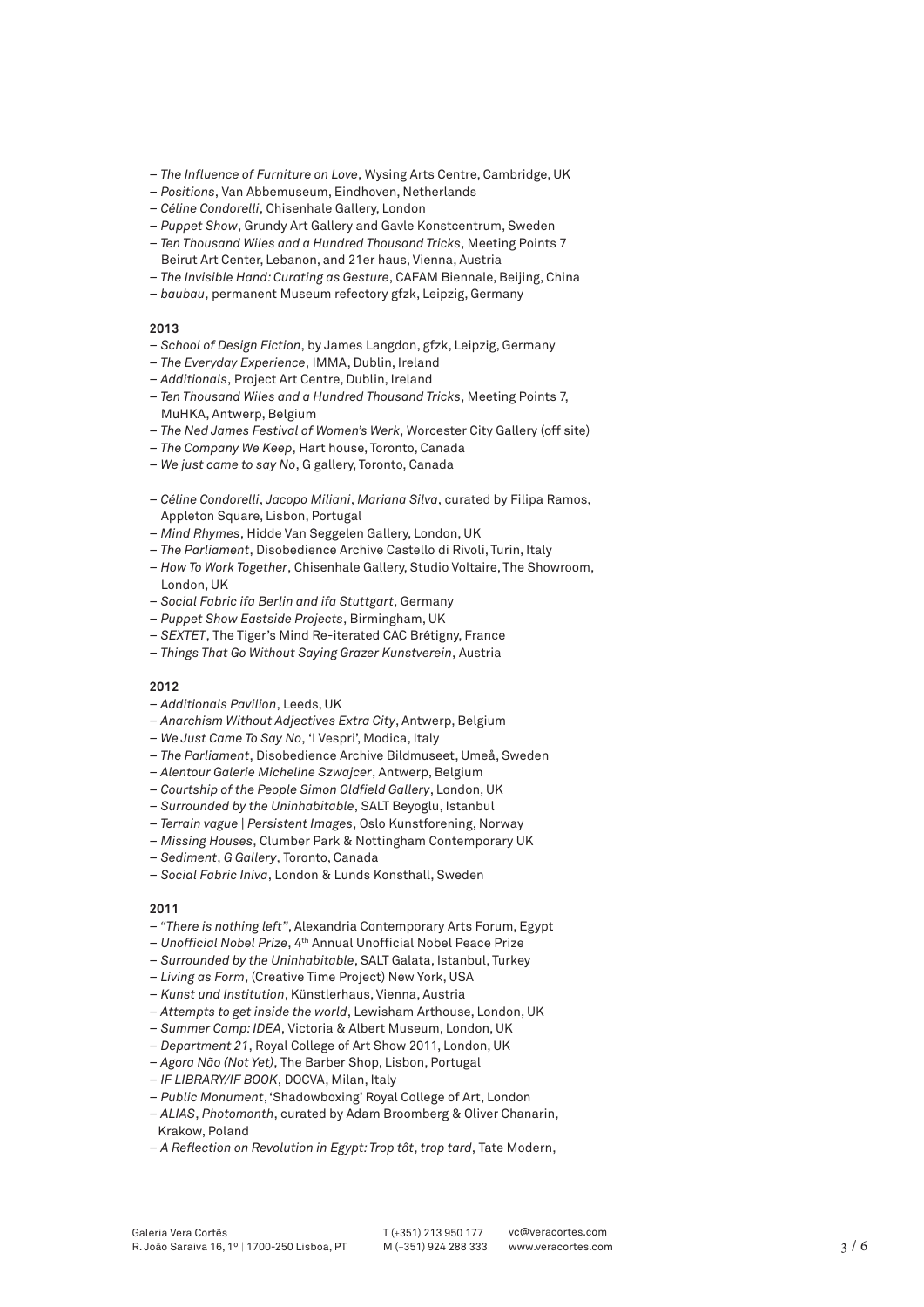Starr – Auditorium, London & Lux Online, London, UK

#### **2010**

- *Session\_11*, FormContent, London, UK
- *Fun Palace*, Centre Pompidou, Paris, France
- *During Office Hours*, Feinkost at VGF Verband Geschlossene Fonds, Berlin, Germany
- *Speak*, *Memory*, Townhouse Gallery, Cairo, Egypt
- *Serpentine Map Marathon & Sleep-Over*, Serpentine Gallery, London, UK
- *Manifesta 8*, European Biennial, in dialogue with North Africa, Murcia, Spain
- *IPS Radio*, International Project Space, Birmingham, UK
- *For the Birds*, SMART project space, Amsterdam, The Netherlands & Site Gallery, Sheffield, UK
- *Pre-Specifics*, Röda Sten, Göteborg, Sweden & Onomatopee, Eindhoven, The Netherlands
- *8 Plinths*, *Essays and Observations*, Berlin, Germany
- *Out-Book 5th artist's book Biennial*, Palazzo Mauri, Spoleto, & Biblioteca 'Dante Alighieri' Foligno, & Collezione archivio Domenico Cialfi Terni, & Accademia Belle Arti, Catania, Italy.
- *Revision part II*, Cell Project Space, London, UK
- *Curtain Show*, Eastside Projects, Birmingham, UK
- *Interference*, The Studio at Moderna Museet, Stockholm, Sweden
- *Urban Miracles*, Galerie AllerArt, Bludenz, Austria
- *Archive of Shared Interests*, White Space / Office for Curating / Art / Theory, Zurich

# **2009**

- *Generosity is the new Political*, Wysing Arts, Cambridge, UK
- *And the Columns held us up*, Artist Space, New York, USA
- *Heaven*, Athens Biennial, Greece
- *Friends of the Divided Mind*, Royal College of Arts, London, UK

#### **Grants, residencies and awards**

# **2016**

AIDF Arts Council England grant

#### **2015**

Beta-Local Residency

#### **2012**

Henry Moore Foundation Production Grant

#### **2011**

- National Trust Residency, Clumber, UK
- IASPIS residency, Stockholm, Sweden

# **2010**

- Pro-Helvetia Artist Grant
- Artist-to-Artist International scheme
- Grizedale Arts residency

#### **2009**

- Publication Grant, Henry Moore Foundation
- Residency, Platform Garanti Istanbul
- Production grant, Platform Garanti Istanbul

# **2008**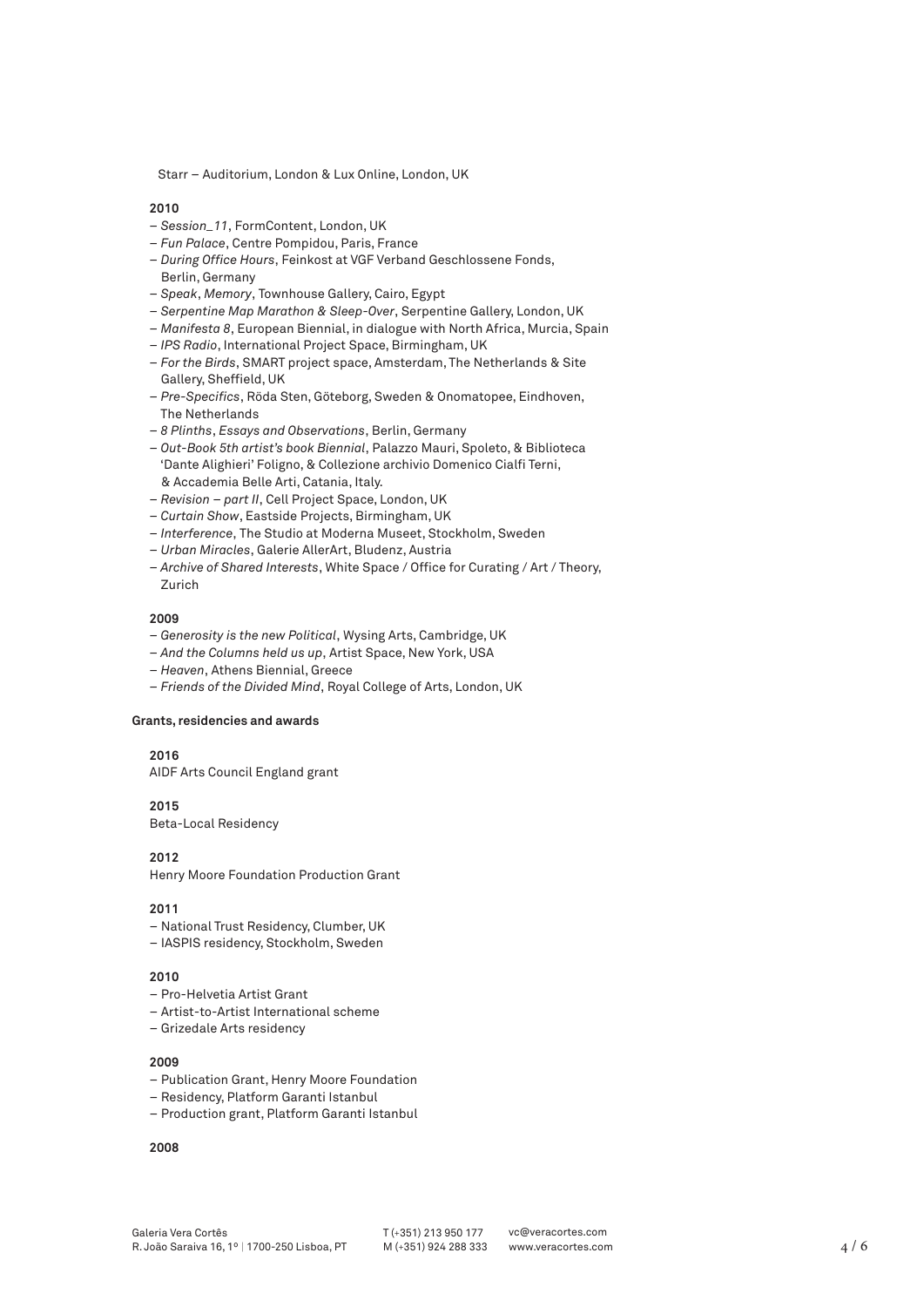British Council project grant

#### **2007**

British Council production and travelling grant

#### **2006**

- NAN bursary, with O+I and Public Works
- London Metropolitan University University Projects Office Research Grant

#### **2005**

- V2 residency and development award, june to august 2005
- British Council Research and Travelling grant

#### **2004**

- Arts Council England Research & Development grant
- Arts Council England National Touring Programme

#### **2003**

- RSA Art for Architecture award
- University of East London academic research grant

#### **1997–99**

Architectural Association scholarship

#### **Long terms projects**

#### **2008 –ongoing**

*Eastside Projects*, with Simon and Tom Bloor, Ruth Claxton, James Langdon, and Gavin Wade.

# **2003 –2009**

- *Support Structure: (with Gavin Wade)*
- *phase 1 in support of Art*, 'I am a Curator', Chisenhale Gallery, London (2003)
- *phase 2 in support of Corporations*, *T*he Economist Plaza, London (2004)
- *phase 3 in support of Community*, Portsmouth Multicultural Centre (2004)
- *phase 4 in support of Politics*, Greenham common (2004-2005)
- *phase 5 in support of Education*, Essex University, artist residency, exhibition (2005)
- *phase 6 in support of Urban Renewal*, Eastside Birmingham (2007)
- *phase 7 in support of Shopping*, GIL, Guang Zhou, Beijing, Shanghai (2007)
- *phase 8 in support of Institutions*, Arnolfini, Bristol, ICA, London (2008)
- *phase 9 in support of Public*, Eastside Projects, Birmingham (2008)
- *phase 10 in support of Support*, Publication, Sternberg Press (2009)

#### **Education**

# **2013**

PhD, Research Architecture, Visual Cultures Department, Goldsmiths College, London

# **2000**

MA History and Theory of Architecture, University of East London

# **1999**

RIBA part 2 and diploma, Architectural Association School of Architecture, London